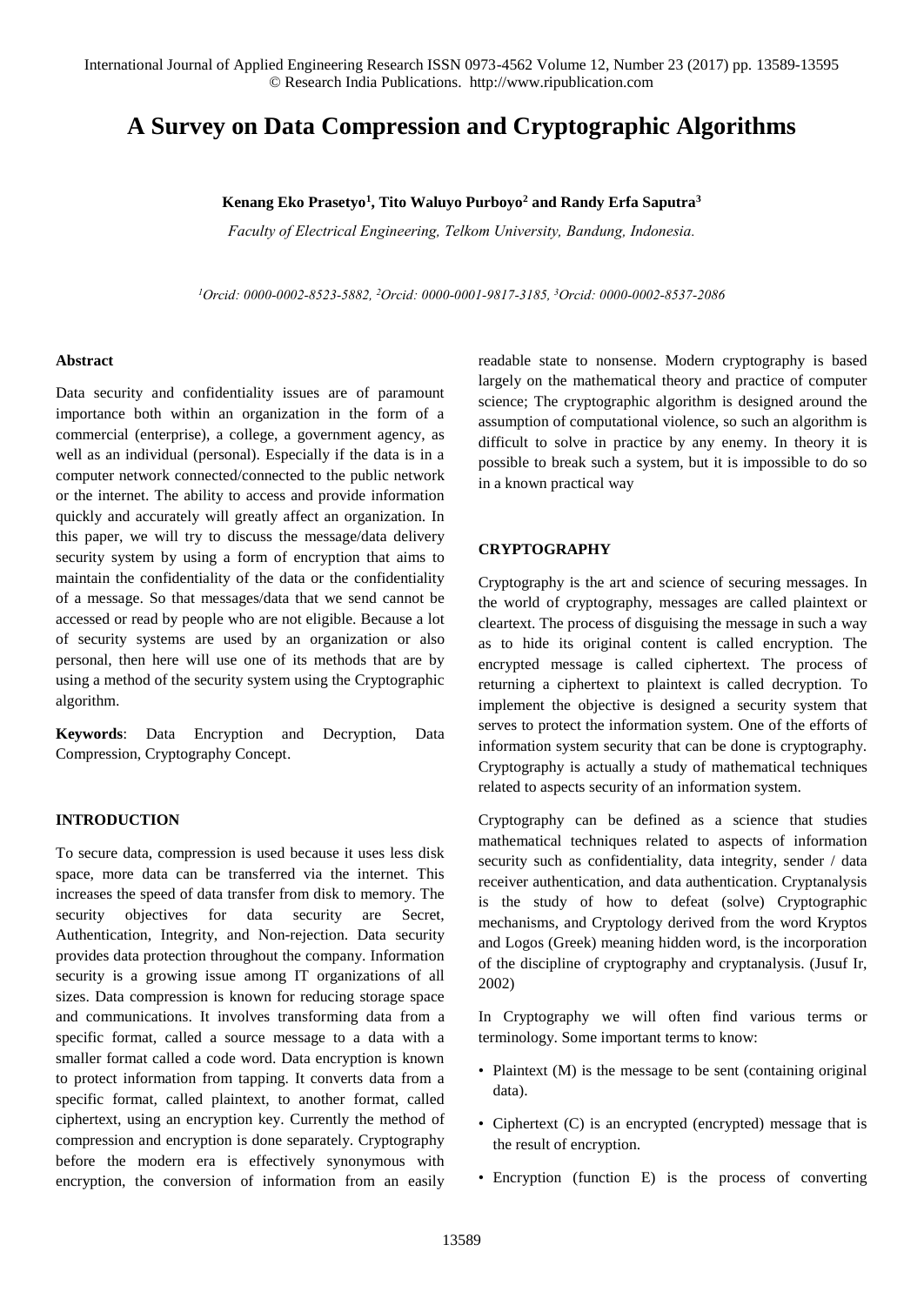plaintext into ciphertext.

- Decryption (function D) is the opposite of encryption ie change ciphertext becomes plaintext, so it is initial / original data.
- The key is an undisclosed number used in the encryption and decryption process.

According to [2], there are several demands related to data security issues

## *A. Confidentiality*

Confidentiality is a service used to safeguard information from any unauthorized party to access it. This information will only be accessible to eligible parties only.

#### *B. Authentication*

Authentication is a service related to the identification of parties that want to access the information system (entity authentication) as well as the authenticity of the data from the information system itself (data origin authentication). At the time of sending or receiving information both parties need to know that the sender of the message is the actual person as claimed.

#### *C. Data Integrity*

Data integrity is a service that aims to prevent the occurrence of alteration of information by unauthorized parties. To ensure the integrity of this data must be ensured that the information system is able to detect the occurrence of data manipulation. Data manipulation herein includes the insertion, deletion, or replacement of data. This demand relates to the guarantee that every message sent must be received by the recipient without any portion of the message being replaced, duplicated, defaced, altered, and added.

## *D. Non-Repudiation*

Non-repudiation prevents both senders and receivers from denying that they have sent or received a message / information. If a message is sent, the recipient can prove that the message was indeed sent by the sender listed. Conversely, if a message is received, the sender can prove that the message has been received by the intended party.

#### **CRYPTOGRAPHY ALGORITHM**

In this section, we describe two main types of cryptographic algorithms; Symmetric Key Cryptography and Asymmetric Key Cryptography [4] and also some examples in each type.

#### *A. Symmetric Key Cryptography*

Symmetric Cryptography is the Algorithm that it uses the key to the encryption process is the same as the key for the decryption process. Symmetric Cryptography Algorithm divided into 2 categories: Flow Algorithm (Stream Ciphers) and Block Algorithms (Block Ciphers).

The advantage of this Symmetric Cryptography Algorithm is the process time for encryption and decryption that is relatively fast. This is due to the efficiency that occurs in the key generator. Because the process is relatively fast then this algorithm is suitable for use in digital communication system in real time like GSM. But to send messages with different users it takes a different key than the previous one. so the number of buttons will be directly proportional to the number of users.



**Figure 1:** Symmetric Key Cryptography

The other advantages of using symmetric key algorithm is higher operating speed when compared with asymmetric key algorithm although directly proportional with the addition of file size i.e. speed of encryption and decryption process depends on file size; the bigger the file size the more time required for encryption and decryption. But there is also the disadvantage of this symmetric key algorithm: for each delivery of messages with different user required different keys, so there will be difficulties in key management [6].

Some algorithms using symmetric key algorithm:

1. DES (Data Encryption Algorithm) is a popular block cipher algorithm because it serves as a standard symmetry-encryption key algorithm, although it has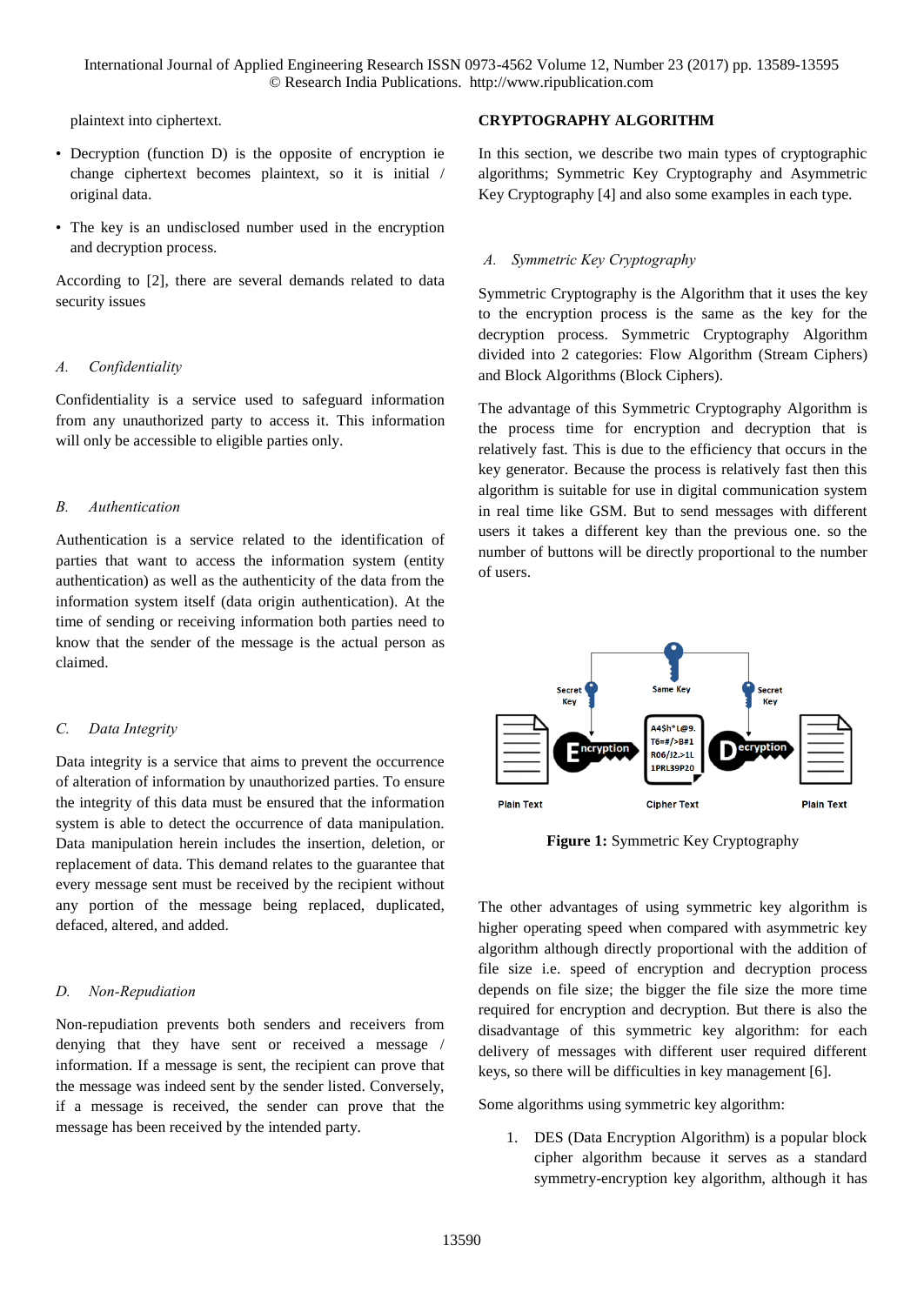now been replaced by the new AES algorithm because DES has unsafe. DES belongs to a cryptographic system of symmetry and belongs to a block cipher type. DES operates on a 64-bit block size. DES describes 64 bits of plaintext to 64 bits of ciphertext by using 56 bits of internal key (internal key) or sub-key. The internal key is generated from an external key 64-bit length [7].

2. RC6 is a cryptographic algorithm that is included in a symmetric key. This algorithm is the development of the RC5 algorithm included in Advance Encrypt Standard (AES). RC6 uses the core of the datadependent rotation. RC6 is an algorithm that uses block sizes up to 128 bits, with key sizes used varying between 128, 192 and 256 bits. RC6 divides the 128-bit block into four 32-bit blocks, and follows the six basic operating rules: number, subtraction, exclusive OR, integer multiplication, sliding bits to the right and bending bits to the left. The main process in this algorithm is the key scheduling and decryption of encryption.

#### *B. Asymmetric Key Criptography*

In the mid-70s Whitfield Diffie and Martin Hellman invented the Asymmetric Algorithm. This encryption technique that revolutionized the world of cryptography. An Asymmetric key is a pair of cryptographic keys used for the encryption process and the other for decryption. Anyone who gets a public key can use it to encrypt messages, while only one person has a certain secret in this case a private key to disassemble the password sent to him Figure 2.



**Figure 2:** Asymmetric Key Cryptography

This Asymmetric Encryption technique has a weakness, ie the encryption process is much slower than the symmetric key. Therefore, usually the message is not encoded with an asymmetric key, but only symmetric keys are encrypted with an asymmetric key. When a message is sent after it is encoded with a symmetric key.

An example of algorithm using asymmetric key algorithm is Rivest-Shamir-Adleman (RSA) algorithm. RSA is the first algorithm suitable for digital signatures and encryption, and one of the most advanced in the field of public key cryptography since first described in 1977. The RSA algorithm involves some steps, such as key generation, encryption, and decryption [8].

## **DATA COMPRESSION**

In this section, we describe specific examples types of Data Compression Algorithm**s:** Run Length Encoding (RLE), Huffman Coding, Arithmetic Coding, Punctured Elias Code, Goldbach Code.

## *A. Run Length Encoding (RLE)*

Compression and decompression using Run length encoding is a method used to compress data containing repetitive characters. When the same characters are received consecutively four or more times (more than three), this algorithm compresses the data in a series of three characters. Run-Length Encoding is an algorithm that exploits repetitive characters in sequence in a data by encoding it with a string that consists of the sum of the number of character looping that occurs, followed by a repeating character.

Generally, RLE algorithm is used on files that have characters that tend to be homogeneous. Therefore, if the algorithm is used universally then it is necessary to do the grouping or transformation of similar characters / symbols. The steps of compressing data using Run Length Encoding are:

- 1. Techniques to reduce the size of data containing Repeating symbols.
- 2. Repeating symbols are designated: *run*
- 3. 1 *run* is usually encoded into a 2-byte data.
- 4. The first byte represents the number of symbols, called *run count*.
- 5. The second byte represents a repeating symbol, called *run value*.
- 6. RLE is suitable for compressing text data that contains many symbol repetitions

For example the data AAAAAABBBXXXXXT has the value of 15 Byte, With RLE, it can be encoded into  $= 6A$  3B 5X 1T (8 Byte).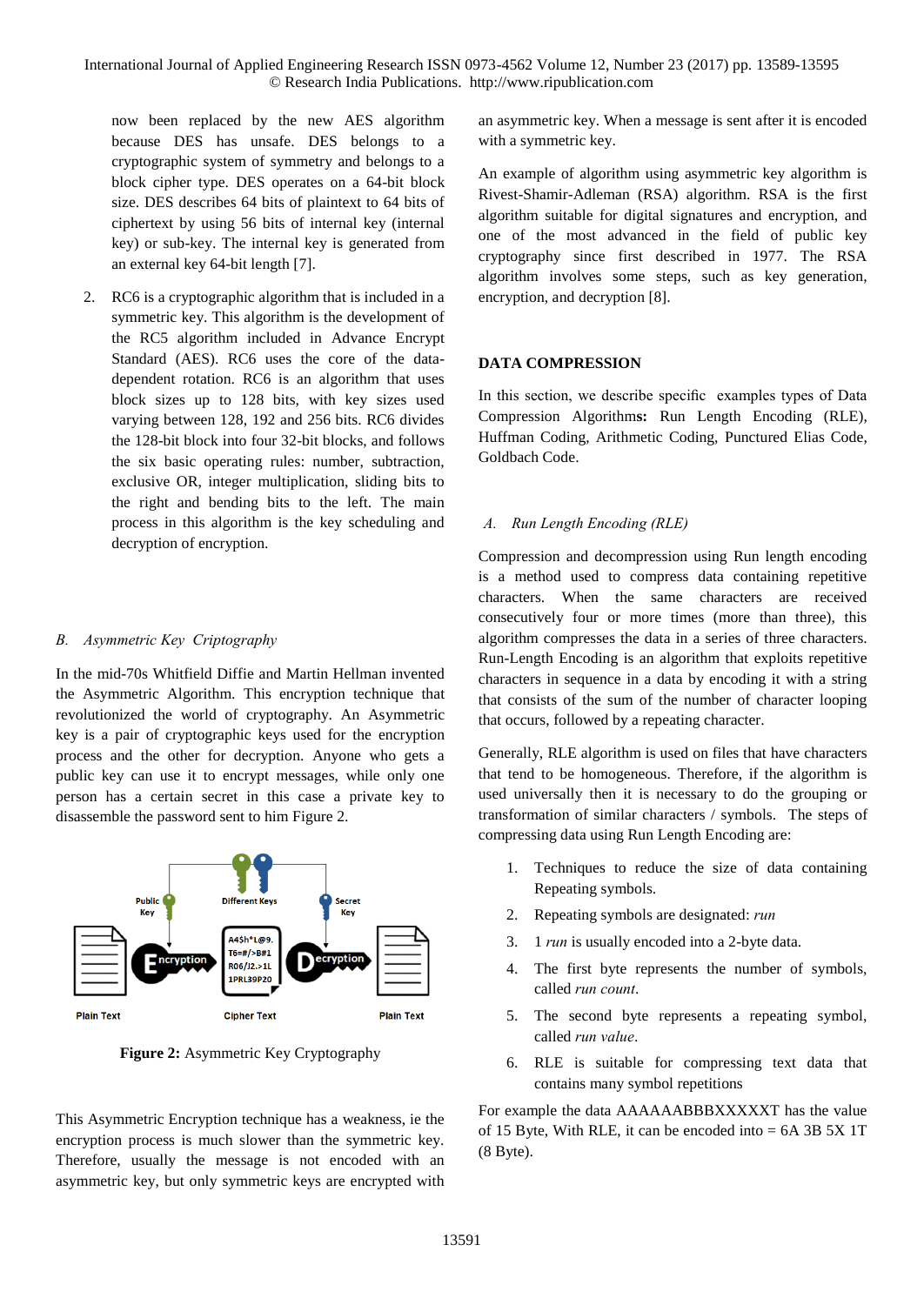

**Figure 2:** Flowchart of Run Length Encoding

## *B. Huffman Coding*

Huffman Algorithm is one of the oldest compression algorithms compiled by David Huffman in 1952. The algorithm is used to create compression of the type of loss compression, ie data compression where not one byte is lost so that the data is intact and stored according to the original. The working principle of the Huffman algorithm is to encode each character into a bit representation. The representation of bits for each character differs from one another based on the

frequency of appearance of a character. The more often the character appears, the shorter the length of its bit representation. Conversely, when the frequency of characters becomes less frequent, the longer the bit representation for that character. Huffman's algorithm compression technique can provide memory usage savings of up to 30%. The Huffman algorithm has a complexity of 0 (n log n) for the set with n characters.

#### *C. Arithmetic Coding*

In general, data compression algorithms are based on the selection of ways of replacing one or more of the same elements with a particular code. In contrast, Arithmetic Coding replaces a series of input symbols in a data file with a number using an arithmetic process. The longer and more complex the encoded message, the more bits it takes to compress and decompress the data.

The output of this Arithmetic coding is a number smaller than 1 and greater or equal to 0. This number can be uniquely decompressed to produce a sequence of symbols used to generate that number. To generate the output number, each symbol that will be compressed is assigned a set of probability values. The implementation of Arithmetic Coding should closely regard the capabilities of the encoder and decoder, which generally have a limited number of mantissa. This can cause errors if an Arithmetic Coding has code with a very long floating point.

The steps to compressing data using Arithmetic Encoding algorithm are:

- 1. Set Current Interval [0,1)
- 2. Divide the current interval into several sub intervals based on symbol probability; one sub interval represents one symbol.
- 3. Read the "i" symbol on the message, identify the sub interval belonging to that symbol.
- 4. Set Current Interval = sub interval symbol to "i".
- 5. Repeat steps 2-4 until the last symbol on the message.

## *D. Punctured Elias Code*

Punctured Elias Codes is a method designed by Peter Fenwick in an experiment to improve the performance of the Burrows-Wheeler transform. The term "Punctured" comes from Error Code Memory (ECC). ECC consists of the original data in addition to an array of numbers from check bits. Some check bits are omitted to shorten a series of codes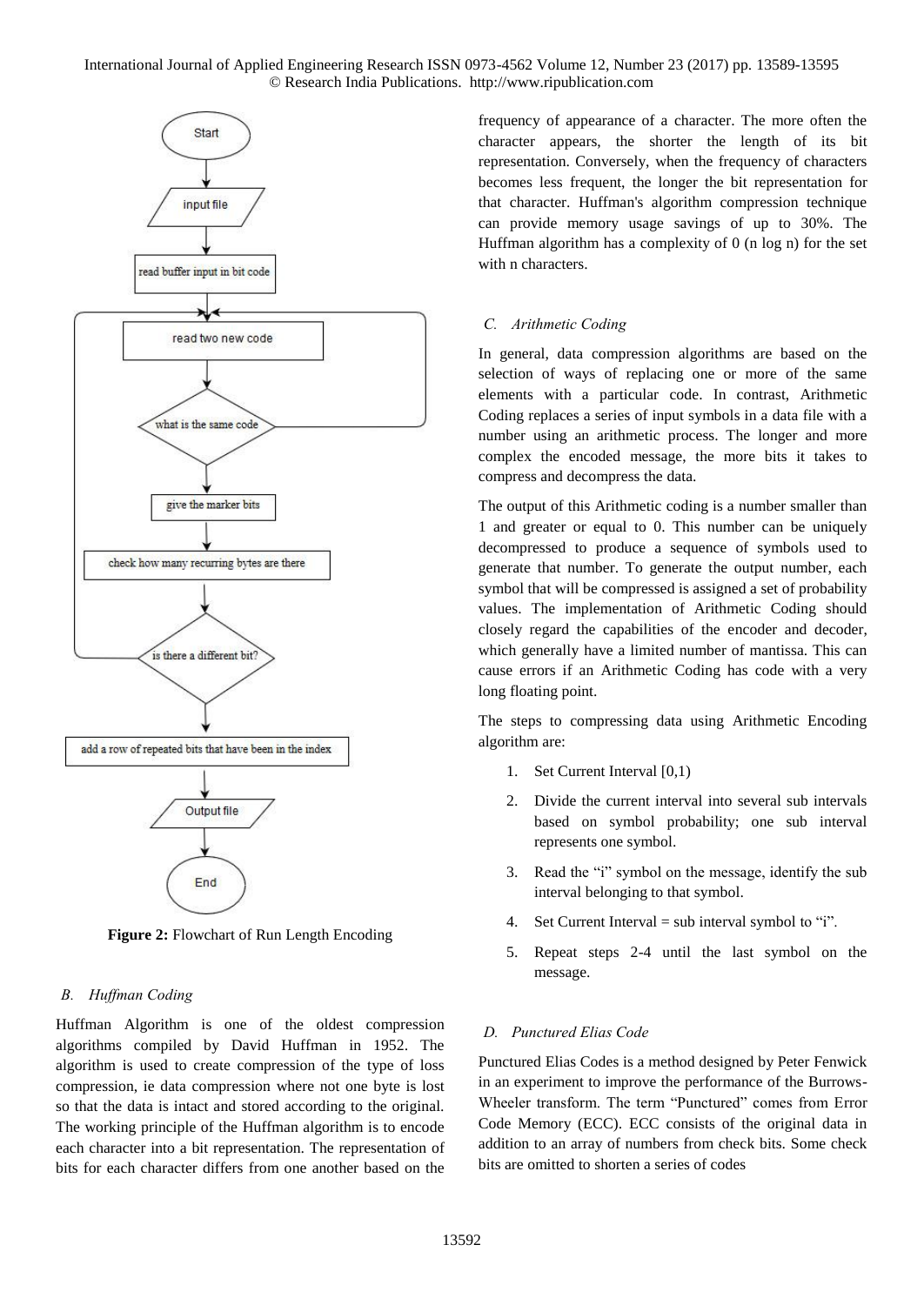The steps to compress data using Punctured Elias Code algorithm are:

- 1. Take a binary number from "n".
- 2. Reverse the bit and prepare a flag to show the number of bit that holds the value of 1 in "n".
- 3. For every 1 bit in "n", we ready a flag from 1 and ending with a flag with 0.
- 4. Combine the flag with the reversed binary number



**Figure 3:** Flowchart of Punctured Elias Code Algorithm

# *E. Goldbach Code*

The Goldbach Codes algorithm is an algorithm that is assumed to use the Goldbach Conjecture theory of "All positive even numbers greater than 2 are the sum of two prime numbers.

Goldbach Codes has three codes, the first Goldbach Code is called "G0". G0 encodes the positive integer "n" by converting it into an even positive integer with  $2(n + 3)$  and then writing the sum of the prime numbers in reverse.

The second Goldbach Codes are called "G1". In principle, G1 is to determine two primes; Pi and Pj (where  $i \le j$ ), whose sums produce integers n and encode pairs  $(i, j-i + 1)$  with gamma codes. While the third G2 or Goldbach Codes is an extension of the G1 Code with cases like the following:

- 1. The integers 1 and 2 are encoded to 110 and 111 (other than integers 1 and 2 no other encoding starts with 11 …)
- 2. Even integers are encoded the same as in G1 Code but with an exception; If  $n = Pi + Pj$  is determined, it will be encoded by the pair  $(i + 1, j - i + 1)$  replacing  $(i, j - i + 1)$ . Thus, if  $i = 1$ , it will be encoded to 010, the gamma code of 2. This will guarantee that even integers of G2 Code will not start from 1 and will always have the form  $0 \dots 0 \dots$
- 3. If n is a prime Pi number, it will be encoded as a gamma code of  $(i+1)$ ) followed by 1 single to produce  $0 \ldots 1$ .
- 4. If n is an odd number, then G2 code starts from a single 1, followed by a G2 Code from an even number n-1. Generating a gamma code with the form of 1:0…:0

# **RECENT RESEARCH**

In Table 1, we summarize the recent research of data compression and cryptographic algorithm.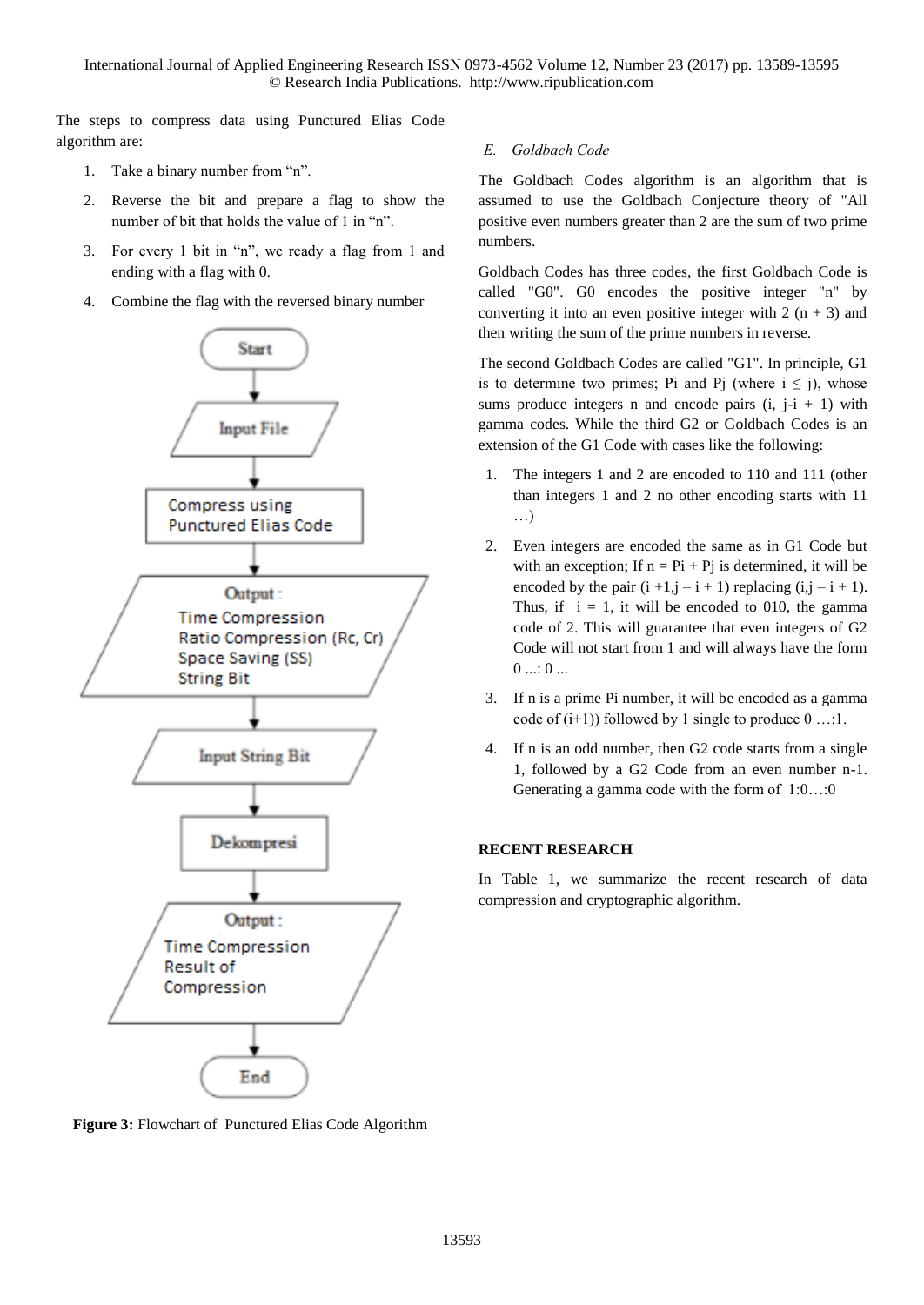| Author                              | Method                                                                                        | Conclusion                                                                                                                                                                                                                                                    |
|-------------------------------------|-----------------------------------------------------------------------------------------------|---------------------------------------------------------------------------------------------------------------------------------------------------------------------------------------------------------------------------------------------------------------|
| Waghulde,<br>R. et al.<br>$[17]$    | LZ77, LZW, 7ZIP,<br>Huffman Coding                                                            | The proposed<br>algorithm are best<br>achieved on XML file<br>format (.xml) with an<br>average of 91%<br>compression ratio.                                                                                                                                   |
| Klinc, D.<br>et al. [18]            | Cipher Block<br>Chaining (CBC),<br>Electronic Code<br>Book (ECB),<br>Public-key<br>encryption | The results, while still<br>far from theoretical<br>limits, indicate that<br>considerable<br>compression gains are<br>practically attainable<br>with block ciphers, and<br>improved performance<br>can be expected with<br>future increase of<br>block sizes. |
| Schonberg,<br>$D.$ et al.<br>$[19]$ | Low-Density Parity<br>Check (LDPC)                                                            | The scheme presented<br>is proven to achieve<br>redundancy<br>proportional to the<br>inverse of the square<br>root of the block<br>length, and requires<br>minimal feedback.                                                                                  |

**Table 1.** Recent research comparison

## **CONCLUSION**

In this paper, we have discussed about data compression and cryptographic algorithm. Both of these algorithms have their respective objectives; the purpose of data compression is to reduce file size, while the purpose of cryptography is to secure a file in order to avoid data leakage.

## **REFERENCES**

.

- [1] Kumari, S., 2017, "A Research Paper on Cryptography Encryption and Compression Techniques," International Journal of Engineering and Computer Science, 6(4), pp. 20915-20919.
- [2] Emami, S. S., 2013, "Security Analysis of Cryptographic Algorithms," Ph.D. thesis, Macquarie University, Sydney, New South Wales.
- [3] Kandola, S., 2013, "A Survey of Cryptographic Algorithms," Master thesis. St. Lawrence University, Saint Lawrence County, NY.
- [4] Mathur, H., and Alam, Prof. Z., 2015, "Analysis in Symmetric And Asymmetric Cryptology Algorithm," International Journal of Emerging Trends & Technology in Computer Science (IJETTCS), 4(1), pp. 44-46.
- [5] Chandra, S., and Bhattacharyya, S., 2014, "A Study and Analysis on Symmetric Cryptography," International Conference on Science Engineering and Management Research (ICSEMR), Chennai, India.
- [6] Hercigonja, Z., 2016, "Comparative Analysis of Cryptographic Algorithms," International Journal of Digital Technology & Economy, 1(2), pp. 127-134.
- [7] Soni, S., Agrawal, H., and Sharma, M., 2012, "Analysis and Comparison between AES and DES Cryptographic